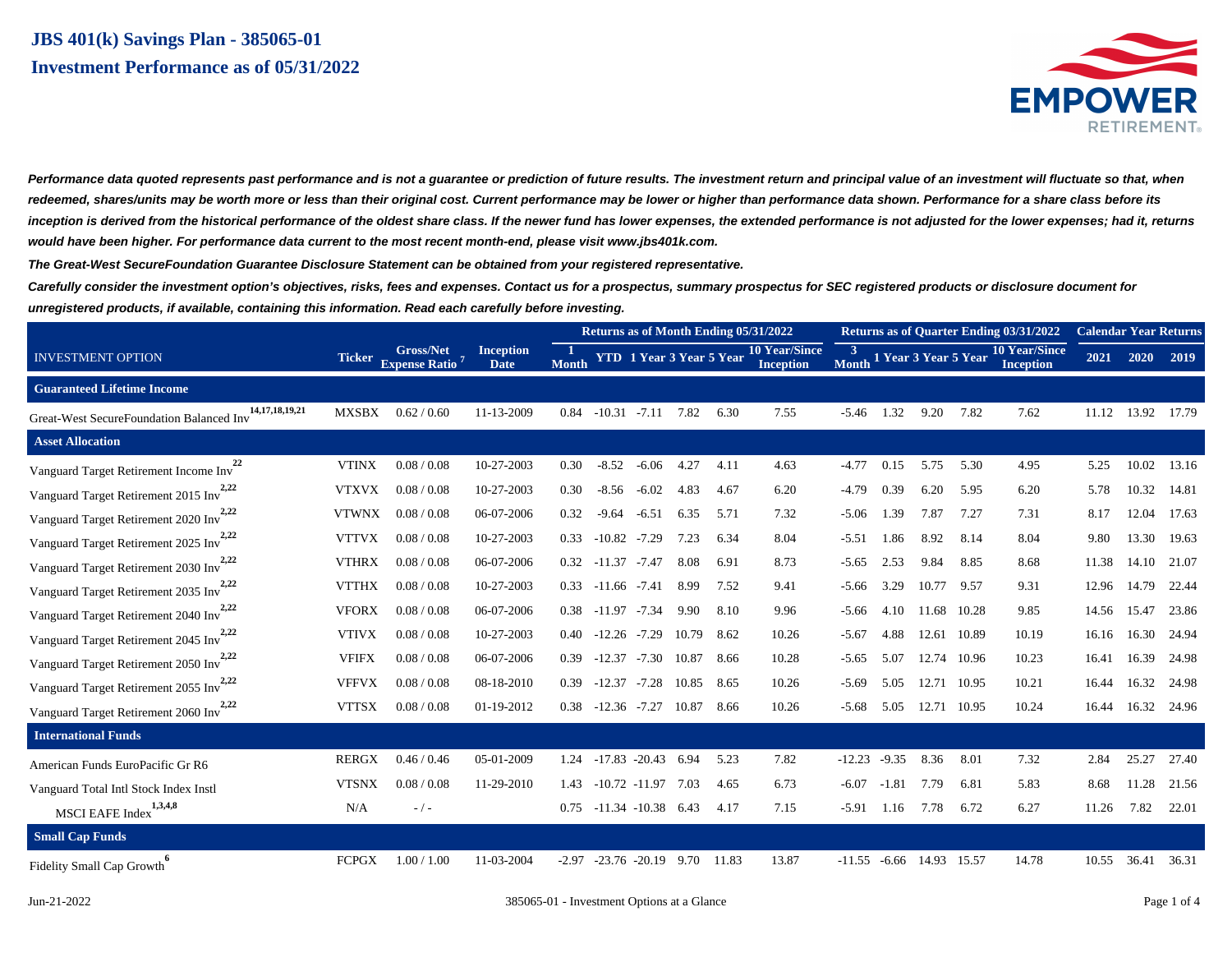## **JBS 401(k) Savings Plan - 385065-01 (Continued)**

|                                                               |               |                                                      |                                 | Returns as of Month Ending 05/31/2022 |          |                                   |             |             |                                          |                         | <b>Returns as of Quarter Ending 03/31/2022</b> | <b>Calendar Year Returns</b> |       |                                          |         |       |       |
|---------------------------------------------------------------|---------------|------------------------------------------------------|---------------------------------|---------------------------------------|----------|-----------------------------------|-------------|-------------|------------------------------------------|-------------------------|------------------------------------------------|------------------------------|-------|------------------------------------------|---------|-------|-------|
| <b>INVESTMENT OPTION</b>                                      | <b>Ticker</b> | <b>Gross/Net</b><br><b>Expense Ratio<sup>7</sup></b> | <b>Inception</b><br><b>Date</b> | $\blacksquare$<br><b>Month</b>        |          | <b>YTD</b> 1 Year 3 Year 5 Year   |             |             | <b>10 Year/Since</b><br><b>Inception</b> | $\overline{3}$<br>Month |                                                | 1 Year 3 Year 5 Year         |       | <b>10 Year/Since</b><br><b>Inception</b> | 2021    | 2020  | 2019  |
| Franklin Small Cap Value R6 <sup>6,13</sup>                   | <b>FRCSX</b>  | 0.63/0.60                                            | 05-01-2013                      | 2.65                                  | $-7.10$  | $-7.31$                           | 14.30 9.12  |             | 11.40                                    | $-2.90$                 | 1.86                                           | 13.84                        | 9.91  | 10.80                                    | 25.97   | 5.83  | 26.59 |
| Vanguard Small Cap Index Instl <sup>o</sup>                   | <b>VSCIX</b>  | 0.04 / 0.04                                          | 07-07-1997                      |                                       |          | $-0.02$ $-13.52$ $-11.28$ $11.43$ |             | 9.51        | 12.04                                    | $-5.74$                 | 0.68                                           | 13.17 11.34                  |       | 12.12                                    | 17.73   | 19.12 | 27.40 |
| Russell 2000 Index $1,3,4,11$                                 | N/A           | $-/-$                                                |                                 | 0.15                                  |          | $-16.57$ $-16.92$ 9.70            |             | 7.72        | 10.83                                    | $-7.53$                 | $-5.79$                                        | 11.74                        | 9.74  | 11.04                                    | 14.82   | 19.96 | 25.52 |
| <b>Mid Cap Funds</b>                                          |               |                                                      |                                 |                                       |          |                                   |             |             |                                          |                         |                                                |                              |       |                                          |         |       |       |
| Janus Henderson Enterprise $T^6$                              | <b>JAENX</b>  | 0.91/0.91                                            | 09-01-1992                      | 1.16                                  | $-13.32$ | $-6.69$                           | 11.60       | 12.91       | 14.52                                    | $-6.96$                 | 4.01                                           | 14.53                        | 15.61 | 14.43                                    | 17.22   | 20.15 | 35.06 |
| MFS Mid Cap Value R6 <sup>°</sup>                             | <b>MVCKX</b>  | 0.64 / 0.64                                          | 02-01-2013                      | 3.31                                  | $-4.75$  | 3.01                              |             | 14.96 10.64 | 12.83                                    | $-2.53$                 |                                                | 12.56 15.10 11.24            |       | 12.34                                    | 31.00   | 4.40  | 31.08 |
| Vanguard Mid Cap Index Ins                                    | <b>VMCIX</b>  | 0.04 / 0.04                                          | 05-21-1998                      | $-0.32$                               | $-14.14$ | $-5.60$                           | 13.33       | 10.59       | 12.88                                    | $-6.32$                 | 8.84                                           | 15.68                        | 13.01 | 12.95                                    | 24.53   | 18.26 | 31.04 |
| $S$ & P MidCap 400 Index $1,3,4,10$                           | N/A           | $-/-$                                                |                                 | 0.75                                  | $-10.98$ | $-6.52$                           | 13.28 9.56  |             | 12.24                                    | $-4.88$                 | 4.59                                           | 14.14                        | 11.10 | 12.20                                    | 24.76   | 13.66 | 26.20 |
| <b>Large Cap Funds</b>                                        |               |                                                      |                                 |                                       |          |                                   |             |             |                                          |                         |                                                |                              |       |                                          |         |       |       |
| 15,23<br>Principal Large Cap Growth I Inst                    | <b>PLGIX</b>  | 0.69 / 0.67                                          | 12-06-2000                      | $-3.06$                               |          | $-27.27 -17.61$                   | 12.42 13.92 |             | 14.78                                    | $-13.86$                | 3.77                                           | 17.94                        | 19.39 | 15.61                                    | 21.71   | 36.06 | 34.83 |
| Vanguard Equity-Income Adm <sup>23</sup>                      | <b>VEIRX</b>  | 0.19/0.19                                            | 08-13-2001                      | 3.68                                  | 1.05     | 8.48                              |             | 14.89 11.64 | 13.06                                    | 1.14                    | 15.45                                          | 13.92                        | 11.92 | 12.45                                    | 25.64   | 3.13  | 25.35 |
| Vanguard Institutional Index Instl <sup>23</sup>              | <b>VINIX</b>  | 0.04 / 0.04                                          | 07-31-1990                      | 0.18                                  | $-12.77$ | $-0.34$                           |             | 16.41 13.36 | 14.37                                    | $-4.60$                 | 15.60                                          | 18.90 15.96                  |       | 14.61                                    | 28.67   | 18.39 | 31.46 |
| $S & P 500$ Index <sup>1,3,4,9,23</sup>                       | N/A           | $-/-$                                                |                                 | 0.18                                  | $-12.76$ | $-0.30$                           | 16.44       | 13.38       | 14.40                                    | $-4.60$                 | 15.65                                          | 18.92                        | 15.99 | 14.64                                    | 28.71   | 18.40 | 31.49 |
| <b>Bond Funds</b>                                             |               |                                                      |                                 |                                       |          |                                   |             |             |                                          |                         |                                                |                              |       |                                          |         |       |       |
| Metropolitan West Total Return Bond Plan                      | <b>MWTSX</b>  | 0.37/0.37                                            | 07-29-2011                      | 0.42                                  | $-9.62$  | $-8.95$                           | 0.43        | 1.56        | 2.59                                     | $-6.24$                 | $-4.49$                                        | 2.34                         | 2.59  | 3.17                                     | $-1.11$ | 9.17  | 9.23  |
| PIMCO Real Return Instl                                       | <b>PRRIX</b>  | 0.47/0.47                                            | 01-29-1997                      | $-1.08$                               | $-6.06$  | $-2.05$                           | 4.55        | 3.73        | 2.00                                     | $-3.03$                 | 3.86                                           | 6.38                         | 4.50  | 2.75                                     | 5.67    | 12.09 | 8.52  |
| Bloomberg Barclays Cap US Agg Bond Idx <sup>1,3,4,12,24</sup> | N/A           | $-/-$                                                |                                 | 0.64                                  | $-8.92$  | $-8.22$                           | 0.00        | 1.18        | 1.71                                     | $-5.93$                 | $-4.15$                                        | 1.69                         | 2.14  | 2.24                                     | $-1.54$ | 7.51  | 8.72  |
| Current Fixed Rate(s)                                         |               |                                                      |                                 |                                       |          |                                   |             |             |                                          |                         |                                                |                              |       |                                          |         |       |       |

Guaranteed Interest Fund: **5,20** 1.60%

|                                                       |               | UNDERLYING FUND ALLOCATIONS FOR THE SECUREFOUNDATION GREATWEST |  |  |  |  |  |  |  |  |  |
|-------------------------------------------------------|---------------|----------------------------------------------------------------|--|--|--|--|--|--|--|--|--|
| <b>Great-West SecureFoundation Balanced Inv</b>       |               |                                                                |  |  |  |  |  |  |  |  |  |
| <b>UNDERLYING INVESTMENT</b>                          | <b>Ticker</b> | 9999                                                           |  |  |  |  |  |  |  |  |  |
| Great-West Bond Index Inst                            | MXCOX         | 35.00                                                          |  |  |  |  |  |  |  |  |  |
| Great-West International Index Inst <sup>21</sup>     | <b>MXPBX</b>  | 13.86                                                          |  |  |  |  |  |  |  |  |  |
| Great-West S&P 500 Index Inst <sup>21</sup>           | <b>MXKWX</b>  | 20.79                                                          |  |  |  |  |  |  |  |  |  |
| Great-West S&P Mid Cap 400 Index Inst <sup>2</sup>    | <b>MXNZX</b>  | 11.66                                                          |  |  |  |  |  |  |  |  |  |
| Great-West S&P Small Cap 600 Index Inst <sup>21</sup> | <b>MXERX</b>  | 9.13                                                           |  |  |  |  |  |  |  |  |  |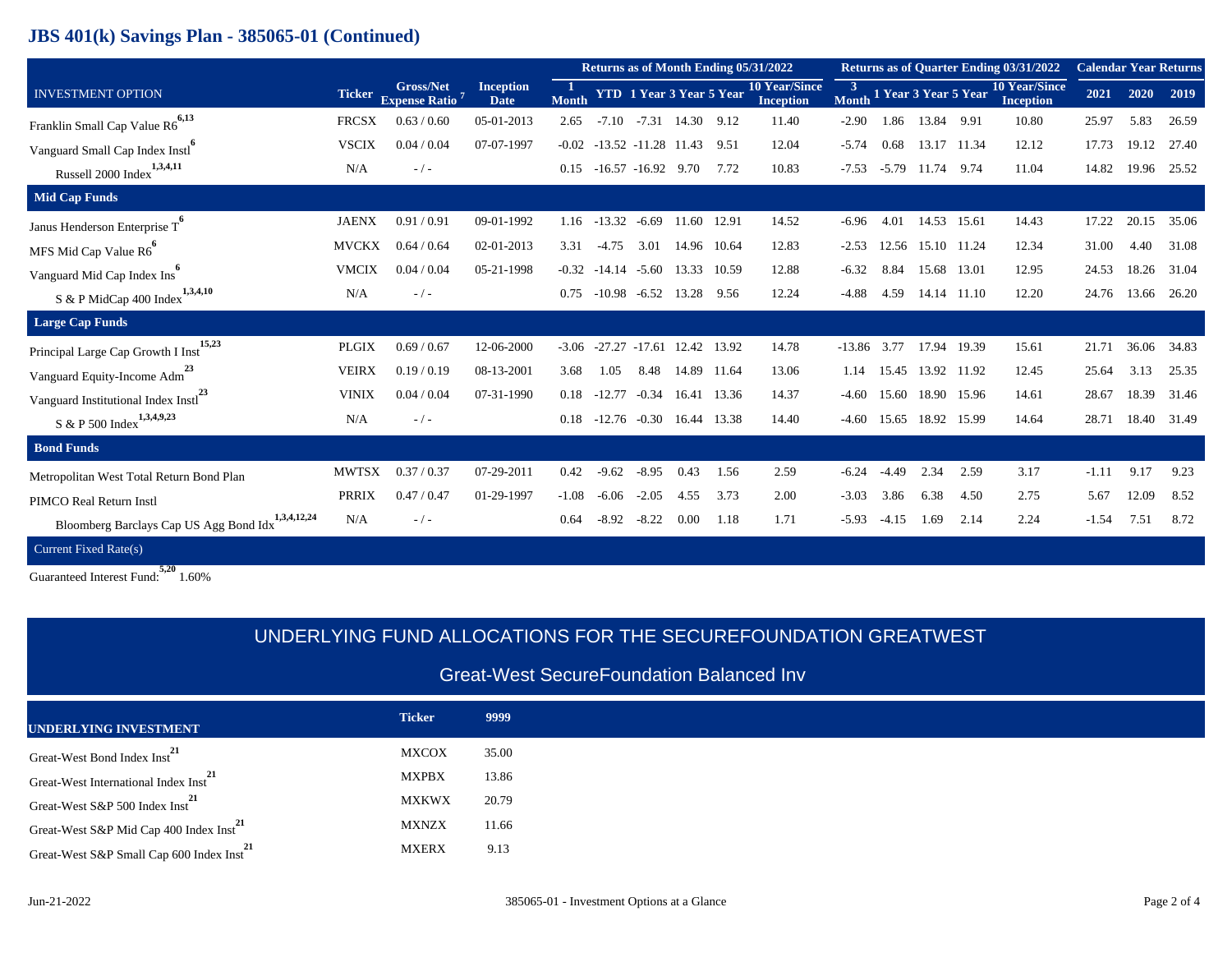### UNDERLYING FUND ALLOCATIONS FOR THE SECUREFOUNDATION GREATWEST

#### Great-West SecureFoundation Balanced Inv

| UNDERLYING INVESTMENT                                | <b>Ticker</b> | 9999 |
|------------------------------------------------------|---------------|------|
| Guaranteed Portfolio Fund <sup>21</sup>              | N/A           | 5.00 |
| Northern Emerging Markets Equity Index <sup>16</sup> | <b>NOEMX</b>  | 4.56 |

#### UNDERLYING FUND PERFORMANCE RETURNS FOR THE SECUREFOUNDATION GREATWEST

#### Great-West SecureFoundation Balanced Inv

|                                                       |              |                                                |                                 | <b>Returns as of Month Ending 05/31/2022</b> |          |                       |             |      |                                                           |         |          |       |       | <b>Returns as of Quarter Ending 03/31/2022 Calendar Year Returns</b> |         |       |           |
|-------------------------------------------------------|--------------|------------------------------------------------|---------------------------------|----------------------------------------------|----------|-----------------------|-------------|------|-----------------------------------------------------------|---------|----------|-------|-------|----------------------------------------------------------------------|---------|-------|-----------|
| UNDERLYING INVESTMENT                                 |              | Ticker Gross/Net<br>Expense Ratio <sup>7</sup> | <b>Inception</b><br><b>Date</b> |                                              |          |                       |             |      | 1 Month YTD 1 Year 3 Year 5 Year <sup>10</sup> Year/Since |         |          |       |       | <sup>3</sup><br>Month 1 Year 3 Year 5 Year <sup>10</sup> Year/Since  | 2021    |       | 2020 2019 |
| Great-West Bond Index Inst <sup>**</sup>              | <b>MXCOX</b> | 0.14/0.14                                      | 05-01-2015                      | 0.68                                         | $-8.99$  | $-8.53$               | $-0.25$     | 1.00 | 1.50                                                      | $-5.90$ | $-4.47$  | 1.49  | 1.99  | 2.05                                                                 | $-1.98$ | 7.52  | 8.44      |
| Great-West International Index Inst <sup>**</sup>     | <b>MXPBX</b> | 0.28/0.28                                      | 05-01-2015                      | 1.87                                         |          | $-11.30 - 10.68$ 6.38 |             | 4.11 | 6.92                                                      | $-6.87$ | 0.10     | 7.32  | 6.41  | 5.91                                                                 | 11.24   | 7.84  | 21.80     |
| Great-West S&P 500 Index Inst <sup>21</sup>           | <b>MXKWX</b> | 0.16/0.16                                      | 05-01-2015                      | 0.23                                         | $-12.79$ | $-0.28$               | 16.32 13.24 |      | 14.06                                                     | $-4.63$ | 15.59    | 18.79 | 15.84 | 14.29                                                                | 28.66   | 18.27 | 31.18     |
| Great-West S&P Mid Cap 400 Index Inst <sup>21</sup>   | <b>MXNZX</b> | 0.19/0.19                                      | $05-01-2015$                    | 0.69                                         | $-11.02$ | $-6.73$ 13.07         |             | 9.37 | 11.89                                                     | $-4.85$ | 4.37     | 13.93 | 10.92 | 11.86                                                                | 24.45   | 13.49 | 25.96     |
| Great-West S&P Small Cap 600 Index Inst <sup>21</sup> | <b>MXERX</b> | 0.20 / 0.20                                    | 05-01-2015                      | 1.81                                         |          | $-11.50 - 8.96$ 13.07 |             | 9.61 | 12.42                                                     | $-5.69$ | 0.99     | 13.41 | 10.73 | 12.26                                                                | 26.40   | 11.47 | 22.51     |
| Guaranteed Portfolio Fund <sup>1,21</sup>             | N/A          | $-1$ $-$                                       | 12-31-2010                      | 0.05                                         | 0.28     | 0.83                  | 0.85        | 0.87 | 0.91                                                      | 0.16    | 0.80     | 0.82  | 0.84  | 0.88                                                                 | 0.90    | 1.04  | N/A       |
| Northern Emerging Markets Equity Index                | <b>NOEMX</b> | 0.34/0.30                                      | 04-25-2006                      | 1.14                                         |          | $-12.10 - 19.59$      | 4.35        | 3.22 | 3.73                                                      | $-7.53$ | $-12.69$ | 4.15  | 5.30  | 2.90                                                                 | $-3.35$ | 17.61 | 18.32     |

These returns and fund operating expenses are expressed as percentages. 3, 5 and 10 Year/Since Inception returns shown are annualized. For 10 Year/Since Inception, if the fund was not in existence for 10 years, returns sho inception. If the fund is less than one year old, returns are not annualized.

Returns reflect deduction of fund expenses. Your Plan may have higher or lower fund expenses and may assess a plan administrative fee that was not deducted in the returns shown.

Funds may impose redemption fees and/or transfer restrictions if assets are held for less than the published holding period.

Securities offered and/or distributed by GWFS Equities, Inc., Member FINRA/SIPC. GWFS is an affiliate of Empower Retirement, LLC; Great-West Funds, Inc.; and registered investment adviser, Advised Assets Group, LLC. This **material is for informational purposes only and is not intended to provide investment, legal or tax recommendations or advice.**

Where data obtained from Morningstar, @2021 Morningstar, Inc. All rights reserved. The data: (1) is proprietary to Morningstar and/or its content providers; (2) may not be copied or distributed and (3) is not warranted to timely. Neither Morningstar nor its content providers are responsible for any damages or losses arising from any use of this information.

Funds exempt from SEC registration do not have ticker symbols.

The net expense ratio is less applicable fee waivers or expense reimbursements the investment adviser and/or administrator may have agreed upon, either voluntary or by contractual agreement; the gross expense ratio is not. waivers and reimbursements may be modified or terminated at any time. Additional information can be found in the Fund's prospectus and/or other disclosure documents regarding effective dates and/or if waivers or reimbursem voluntary or by contractual agreement. Absent waivers or reimbursements, the performance would have been lower.

**1** \* Performance returns were not available at the time of production. Performance returns will be published once the information becomes available.